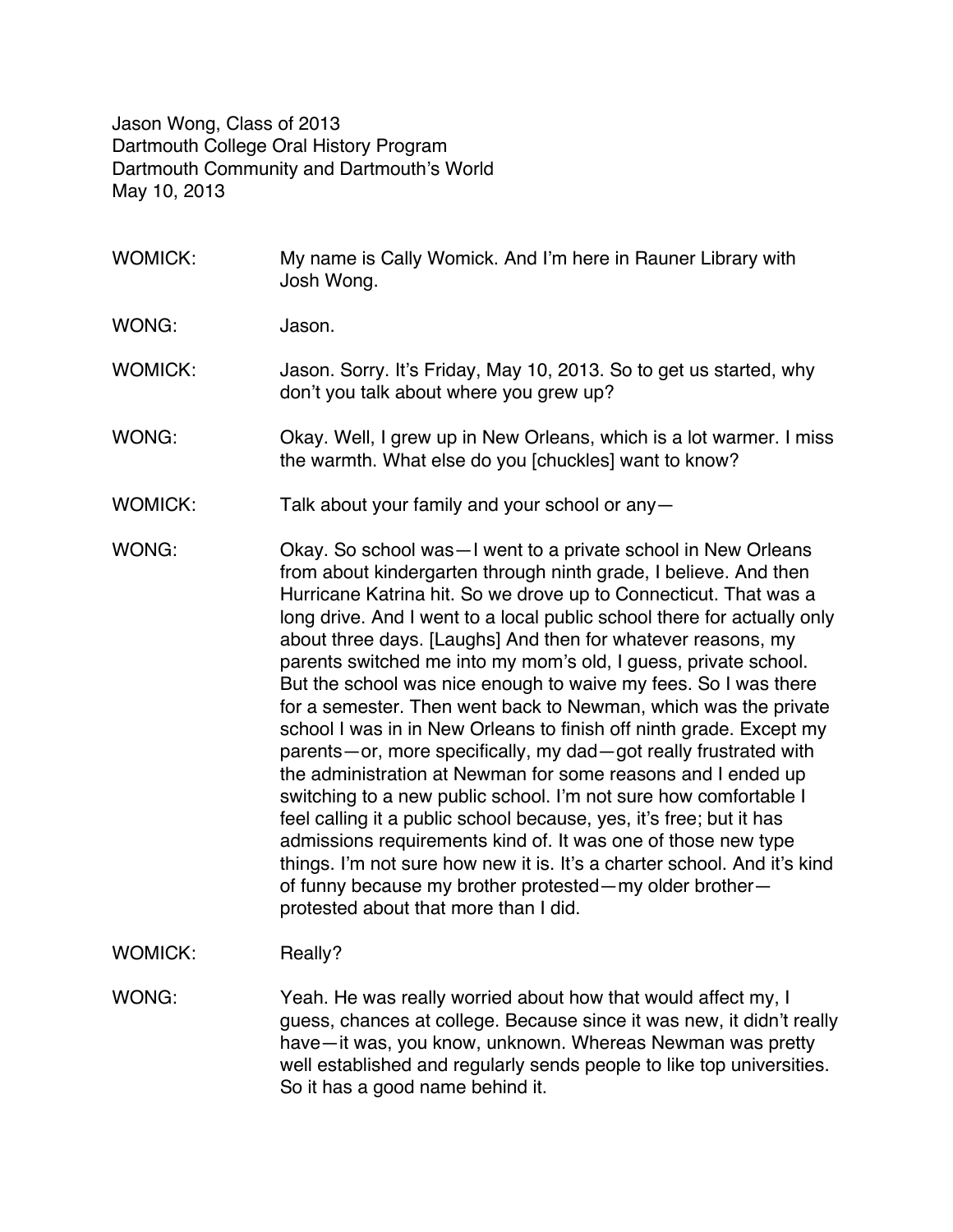But I think in the end it helped in the long run for me to switch schools for social reasons if nothing else. Because at Newman I was kind of… Since I'd been there since kindergarten, I kind of had my little group of friends and never really wandered out of that. And going to Lusher kind of forced me to open up a little more. So that was…I think that was good although the first year was kind of rough.

I was kind of used to a certain level of, I guess, academic rigor from Newman, and in tenth grade I wasn't really getting that. When I was at Newman, I'd go home and regularly have like two, three plus hours of work every night. Tenth grade year I would go home and have nothing to do because I'd be able to finish all my homework in class. A lot of times I didn't really find it necessary to pay attention in class so I'd just do homework.

And [chuckles] it was actually kind of funny. My parents told me they went to a parent-teacher conference and met with my math teacher. And all of these parents were coming in complaining about how much homework their kids were getting, and they were going, like, said, "You need to give our kid more homework. He's not doing anything when he gets home." [Laughter] Got the strangest look from the teacher.

- WOMICK: Mm-hmm.
- WONG: But junior year fixed that. Once I got into all the AP courses I could handle or possibly more, it evened out. All throughout that time I was also on the swim team, club swim team, which ran all year 'round; as well as the school swim team, whether it was middle school or varsity.

I was actually on the varsity swim team starting in seventh grade because the varsity swim coach at Newman was also my club swim coach. So he kinda realized I would be able to swim the longer events like 500 free better than most of the high schoolers [chuckles] just became I'd been swimming since about second or third grade competitively. So I actually had the stamina and technique to do that race well, as opposed to the high schoolers. So, unfortunately for me, seventh and eighth grade was mostly about swimming the long events.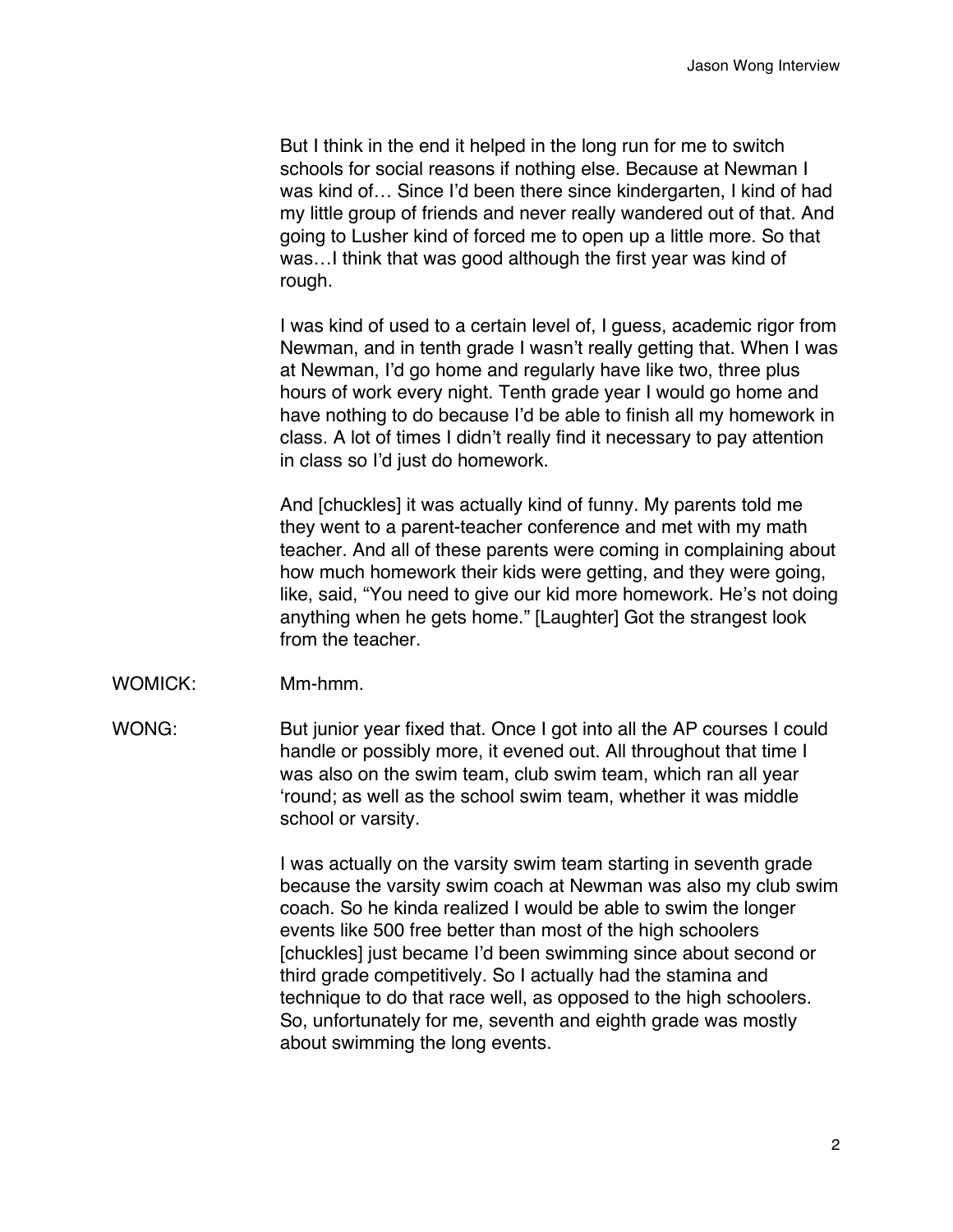But the coach was a good strategist. I think my eighth-grade year we only had about seven guys on the varsity swim team, and we won our division at state. So it worked out, and I'm not sure how that worked.

Let's see. I was on the track team in school for a short while, but trying to do track and swimming didn't really work out. It didn't end up being healthy because I'd go to school, straight to track practice, straight to swim practice. And my body just couldn't handle that. What else? Oh, played piano all throughout that time as well. Hmm. I think that covers most of what I did back home.

- WOMICK: Yeah. So how'd you end up here?
- WONG: Well, obviously there's the whole application process. Dartmouth was actually one of my top choices. I think at the time Dartmouth, Yale, and maybe Princeton were kind of all tied for first in terms of where I wanted to go. Didn't get into Yale or Princeton. Actually didn't get into Dartmouth straight off the bat, either. I was waitlisted. But I eventually got in, which, you know, made my day. Woke up my parents at like three in the morning; they weren't too excited at three in the morning. [Laughter] They were just like, "Oh, okay. Go back to sleep."
- WOMICK: Oh….
- WONG: And I applied to Dartmouth.... I think I was somewhat influenced by my older brother because that was also my brother's first choice in school; unfortunately he didn't get in. But kind of looking at it, it was a smaller school, which was something I was looking for. I didn't really want to end up in a huge school. Not really sure about my reasons behind that. It was also a good engineering school. I wasn't sure if I wanted to do engineering at that point. But my dad had suggested it in terms of things that might interest me. And it seemed to combine a bunch of my interests. I was kind of a science person, although still really didn't have any specific ideas about what I wanted to do. So freshman year I took Engines 21 which, kind of looking back on that, I regret. But it helped me figure out that I want to be an engineer.

Hmm. Just thinking on the whole college application process. I know it frustrated my parents to no end. I think they wanted me to be done with it in the summer or something. And it didn't end up actually finishing until mid-December, though I still think that was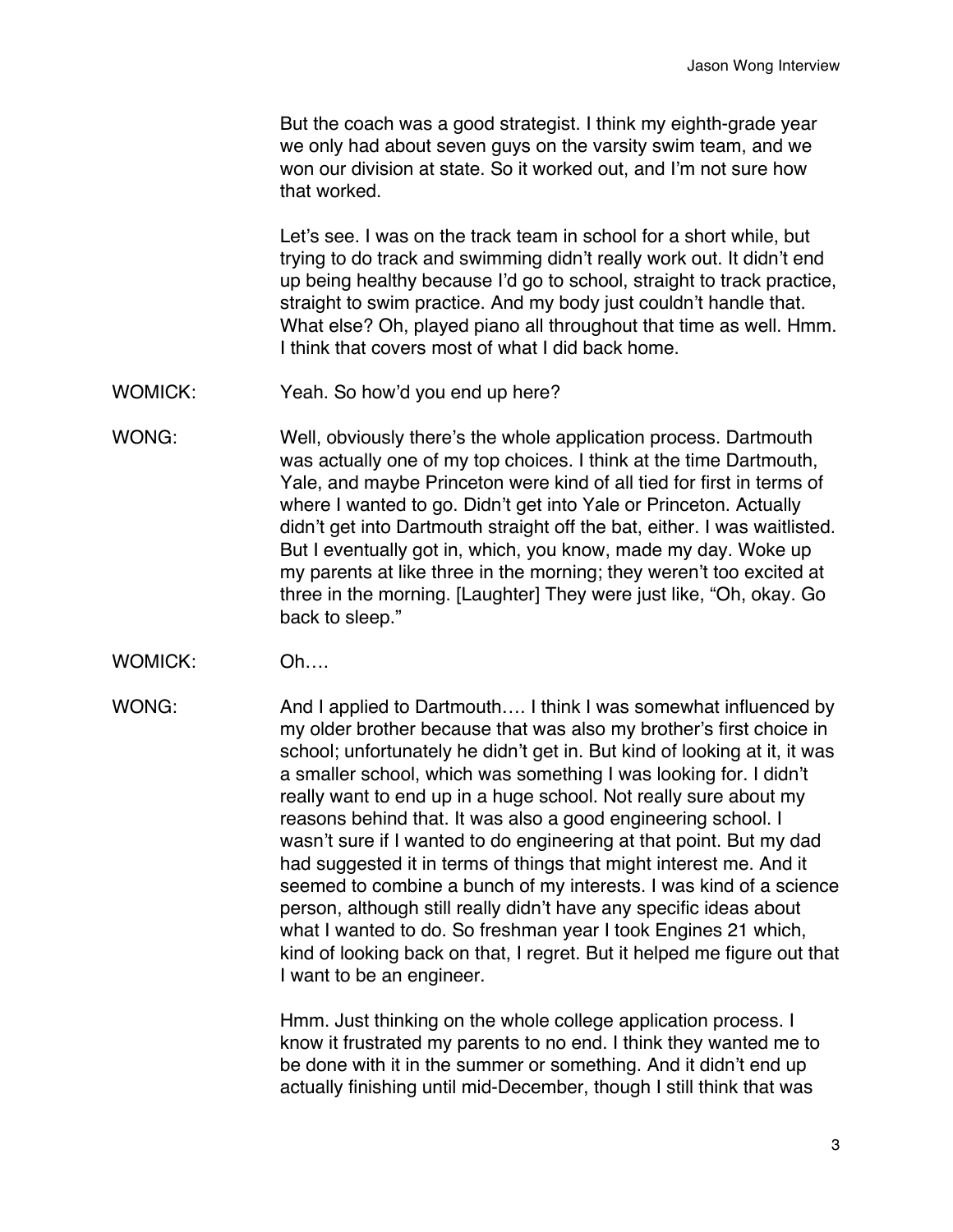early considering most applications aren't due until like New Year's. But my parents are kind of over-achievers, I guess. I don't know. I guess you could call them typical Asian parents except my mom's not Asian. Sometimes I feel like she might as well be. Of course obviously not as bad as that tiger mom thing from whatever book that came out a few years ago. [Laughs] That was kind of scary. Not actually very surprising, but kind of scary. [Laughs]

So I ended up choosing Dartmouth because it was my top choice. The other schools I'd gotten into were, I believe, University of Rochester and Syracuse on scholarships. And while I think my parents would have appreciated it if I went there with the scholarship money, they also from kind of the beginning told me that they would find a way to pay for me to go anywhere I wanted.

- WOMICK: Mm-hmm.
- WONG: Which I didn't quite realize how big of a gift that was until sometime later in high school, maybe my junior year, when I was talking to some of my friends who were older and going through the application process, and were like, "Yeah, my parents are like, 'You can apply anywhere you want, but you're going to LSU,'" just because, I guess, they couldn't really necessarily afford it, or weren't maybe quite as willing to find a way to afford it maybe. So it was a gift. On top of that my parents kind of had a whole three-state radius rule, which was I couldn't apply to any school within the three-state radius of New Orleans.
- WOMICK: Really?!

WONG: Yeah. My parents felt that I couldn't get a full college experience unless I was far enough away that I couldn't come back home whenever I wanted to, which obviously [chuckles] put LSU out of the question; although I don't think I really wanted to go to LSU. Kind of  $-$  Back home it's kind of known as the 13<sup>th</sup> grade because [chuckles] a lot of people go there after high school. And so you'll hang out with all your friends from high school, and nothing really changes except that you're in Baton Rouge as opposed to whatever high school you were in.

> So I was glad to get out. And then the only other geographical requirements were something I instituted myself. For whatever reason, I didn't want to be in the Midwest. I'm not really sure why. I don't even know what I have against the Midwest. [Laughs] I was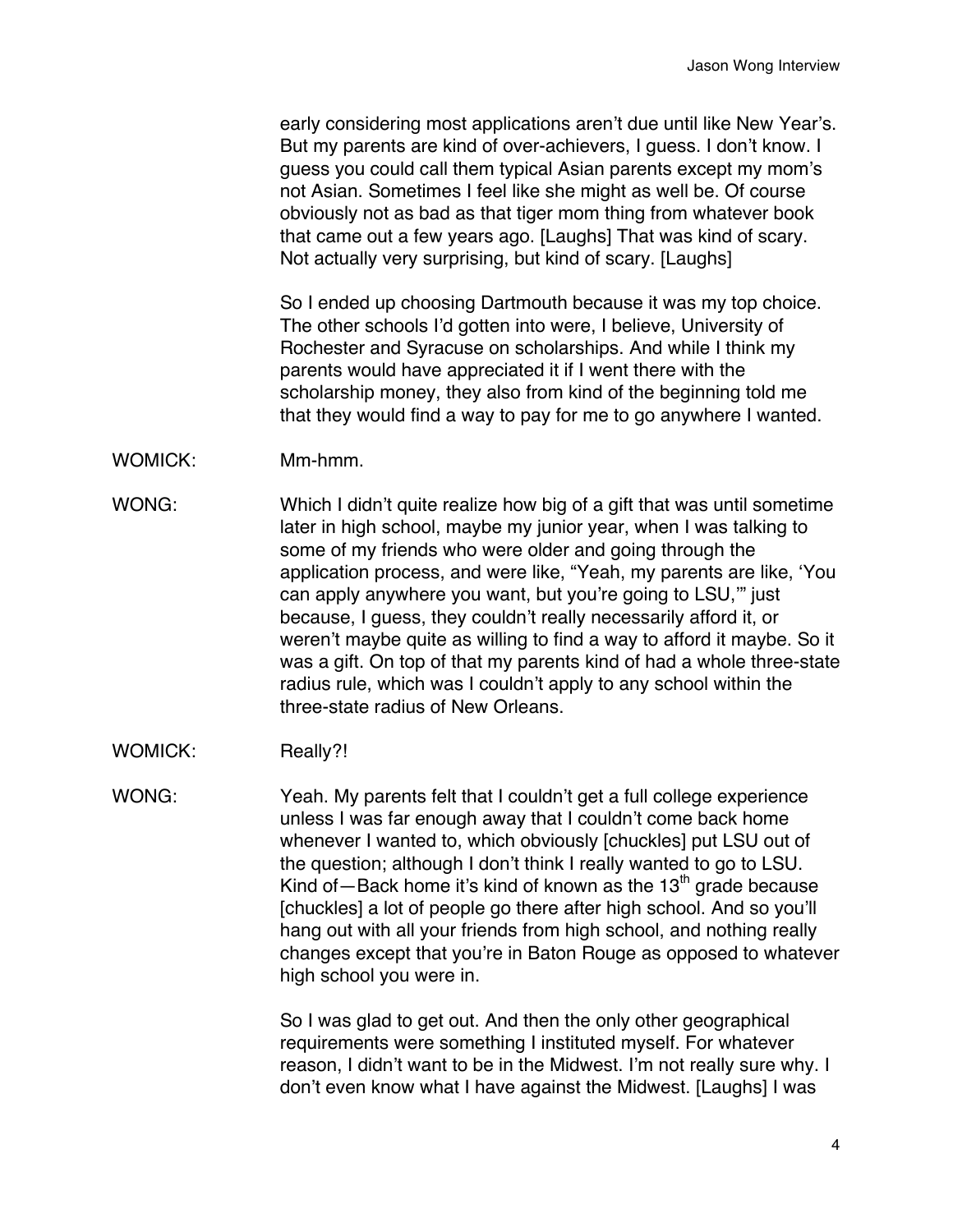just like—I just didn't want to be in the Midwest. And I think that was just kind of arbitrary. So mostly I applied on the East Coast and…Stanford. [Laughter]

- WOMICK: So how much of a role did Dartmouth's location play in your choosing this college?
- WONG: Well, other than the fact that it wasn't in the Midwest and was further than three states away, location wasn't too much of an issue for me. College…I felt that I, well, one, my parents didn't let me visit any of the campuses before applying. I visited some of them after I got in. But location was never really an issue. It was something that I didn't feel was all that important in determining where I wanted to go to college; because I realized I could adapt myself to any location, but I wanted to be in a school that would, I guess, challenge me academically and had a lot of good resources. And of course obviously, since I was applying to the Ivy League schools, had a good reputation.

So I think those were more my factors than location. Why that didn't play much of an issue either: because I could adapt to that as well. Although [chuckles] sometimes I've wished I'd gone a little closer to the South; the winters can get really cold, and I tend to hibernate. Which is not very healthy, especially for my, I guess, checking account or whatever because [chuckles] when I hibernate, I tend to not even go out to get food. I'll just order in [chuckles]. I think sophomore year was the worst. Yeah, sophomore year in terms of that. I think I was ordering in almost every weekend, a very expensive habit.

- WOMICK: It is.
- WONG: Yeah. So I tried to break that, but I still order in occasionally, though now instead of when it's because I end up being at Thayer for so long that by the time I get out, most of the, like, FoCo and all that, those kinds of…all dining halls are closed. So, kind of have no other choice.

WOMICK: Mm-hmm.

WONG: And it always makes me really wish that there were other late-night delivery places besides EBA's. Like if there was a Domino's up here or any sort of decent like big chain, fast-food restaurant, it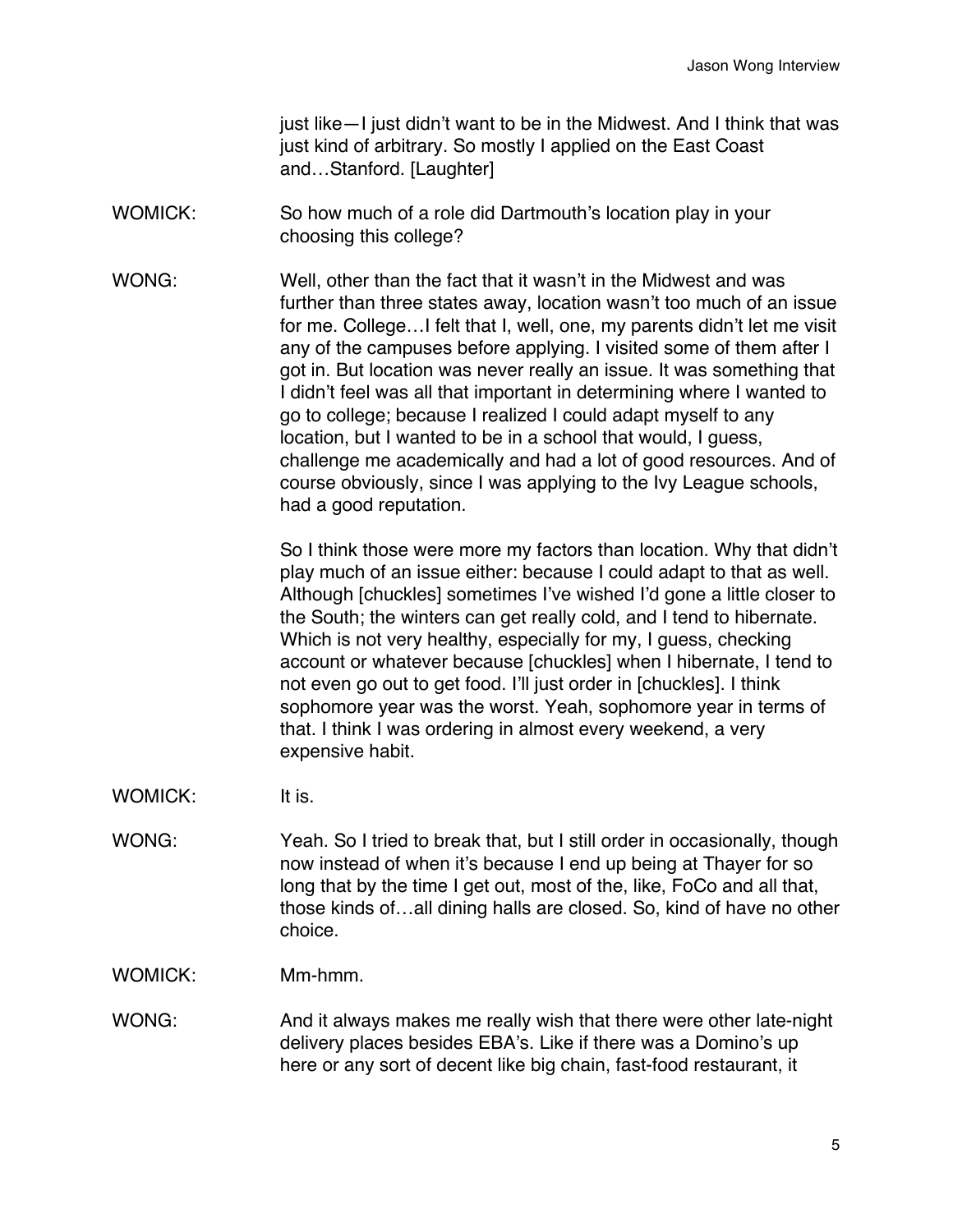would be really nice. But, eh, I don't do it that often, so it's not that important.

- WOMICK: What was it like coming here? Was the first time you saw campus during orientation?
- WONG: No. The first time I saw campus, it was after I'd gotten in. Actually the first time I saw Dartmouth's campus, I think, might have been orientation. And, of course, ran into the Sun God and that was just very strange. Yeah, so the first time I saw Dartmouth's campus was orientation. I was pretty impressed. I thought it was a great campus. Sun God weirded me out; weirded my dad out as well. [Laughter]

I think before that, I'd visited University of Rochester and Syracuse because I'd gotten in. And I think I visited them sometime over my spring break maybe. I'm trying to remember if high schools had spring breaks. It's been so long. [Laughter]

I kind of wonder [chuckles] how I got through high school anymore because, you know, it was like sitting through classes for like eight hours a day. And then I went straight to swim practice, and then I went and did homework. And I was so organized in high school. And I'm just kind of wondering what happened once I got to college—too much free time I guess [chuckles], and my parents weren't looking over my shoulder either. Not that my parents ever had to nag me to do anything in high school. But since I was living at home, they were kind of there. So just their presence kind of helped, I quess. [Brief interruption]

- WOMICK: So what was it like transitioning to Dartmouth without that sort of motivation, parental motivation, to do things?
- WONG: I don't know. Motivationally speaking, I quess... I was always motivated to do my work. So like I've always turned in my work on time and stuff. It was just more organizationally I kind of lost some of my organizational skills while I was a—it was a kind of gradual process because I realized that the more free time I had, the less organized I was. But freshman, sophomore year I was still kind of busy since I was on the swim team at Dartmouth. And so that was kind of a huge time-sink. And so that forced me to stay organized to a certain extent. And I kind of noticed during the spring, when we weren't in season, that I would get a little less organized because I didn't have as much stuff to do. So the swim team kind of helped, I guess, ease my transition into things to a certain extent.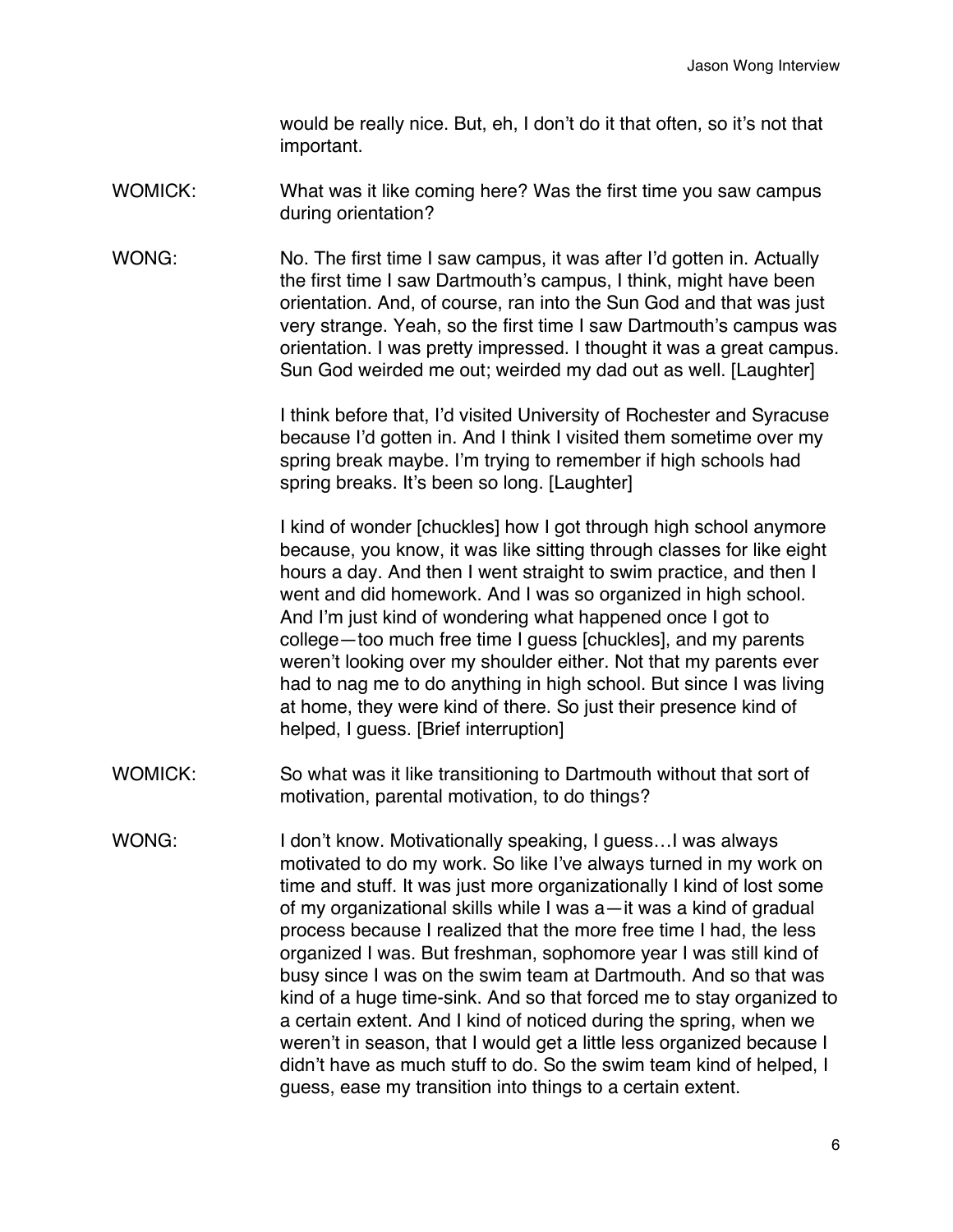Although, it kind of introduced new factors, as well, that were a little disconcerting to me, I guess. Mostly from—I'd say the swim team environment, I guess—or not environment; I'm not sure that's the right word—wasn't—I guess the community was quite different from the community I'd had in my swim team back home. And that was mostly revolving around…like here there is a kind of dichotomy, I guess, between the men's swim team and the women's swim team. And it was a little disconcerting. The guys…. One minute they'd be very friendly and, you know, we're all one team kind of thing. And another minute they'd be, I guess, making fun of the women's swim team for whatever reason: They don't swim as fast. They're lazy. They're fat, they're this, they're that. And that—I was never comfortable with that.

And, fortunately, I think it was a bigger issue before my time. And it's kind of been—and I believe it's been gradually going away. I think that was more of a kind of environment that resulted from some of the older members of the swim team that eventually graduated. So their influence kind of waned. I'm not really sure what's happened with that now. But from the trend I was seeing then, hopefully that's mostly gone away by now.

But the swim team back home was a lot more, I guess…. There was still some, I guess…it was a lot more unified, I guess, though there was still some kind of divisive elements. Because for the longest time—actually for a long time—our swim team was kind of more dominated by the women's side of things because the girls on the team were like the fastest in the state. Whereas the guys, mmm, not so much. It's not so much that the girls were faster than us, although in some cases they were because they were just really fast. And then on top of that, most of my swim coaches have been women as well. So having that divide between the male and female swim teams was really weird for me.

## WOMICK: Mm-hmm.

WONG: Because I'd always kind of viewed them as equals or better in terms of the swimming aspect. But other than that, the swim team was kind of a good buffer because it was something that I'd done back home. So there's that part. And so it kind of helped me transition from high school into college. Kind of gave me an automatic friend base, that and obviously the DOC trips helped with that. So it kind of gave me a good basic kind of start to figure out I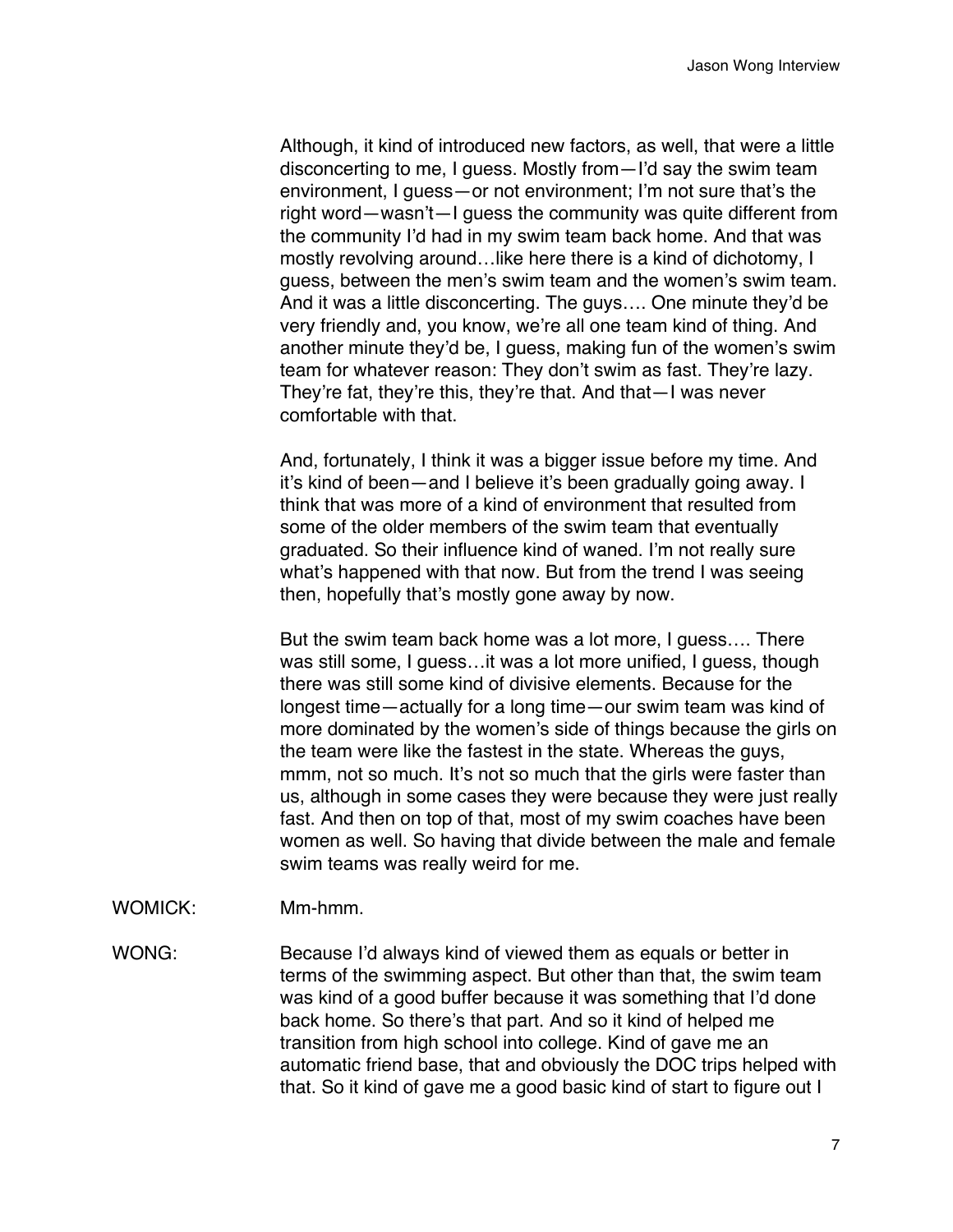guess my place at Dartmouth and what I was comfortable with and not.

And then I left the swim team after sophomore year for, I guess, not quite, sort of academic reasons. Not because I felt my academics were falling behind, but because I felt that starting junior year I was gonna start taking a lot more of my engineering courses, which take a lot more time than all of my other courses. So I kind of thought about it and realized that I didn't think I'd have time for the swim team anymore once I was doing all my engineering classes.

And I kind of combined that with my D-Plan. I took junior fall off and was at home for the fall. And that's our main, I guess, training season. And unlike some of the people, other people, on the swim team—a few girls come to mind—who managed to take the fall off and then just come back on training trip and—for the winter—and somehow manage to do well. I guess they were maybe training back home, although one girl was in South Africa, so I'm not really sure how much she was actually training there. And they somehow managed to catch up. And I kind of realized that I wasn't going to be able to do that. And I wasn't sure if I even wanted to do that.

And it was funny. The time off made me realize that I love swimming, but I didn't really like the competition that much. I was never excited by doing swim meets. It was just kind of something I did because I was on the swim team. And it never really…I didn't really figure that out until I took a step back and stopped swimming. But by that time, in terms of, I guess, Dartmouth, I'd made myself at home. And was spending most of my time in Thayer [chuckles]. So…yeah.

WOMICK: Did leaving the swim team change your social environment much?

WONG: Hmm. Maybe. I'm not entirely sure. I think while I was on the swim team, I might have, I guess, been different socially than I am now. I was probably actually more social when I was on the swim team 'cause that was kinda one of the aspects of the swim team, just socializing with everyone. Then once I stopped, I never was really all that motivated to get out. I liked doing work. So I was doing work. And I interacted with classmates and with my trippees, so you and Rachel [Wang '13] and Rochele [Brown '13] and all of them.

> But other than that, socially, I never really did much because there wasn't much I really wanted to do. I was very comfortable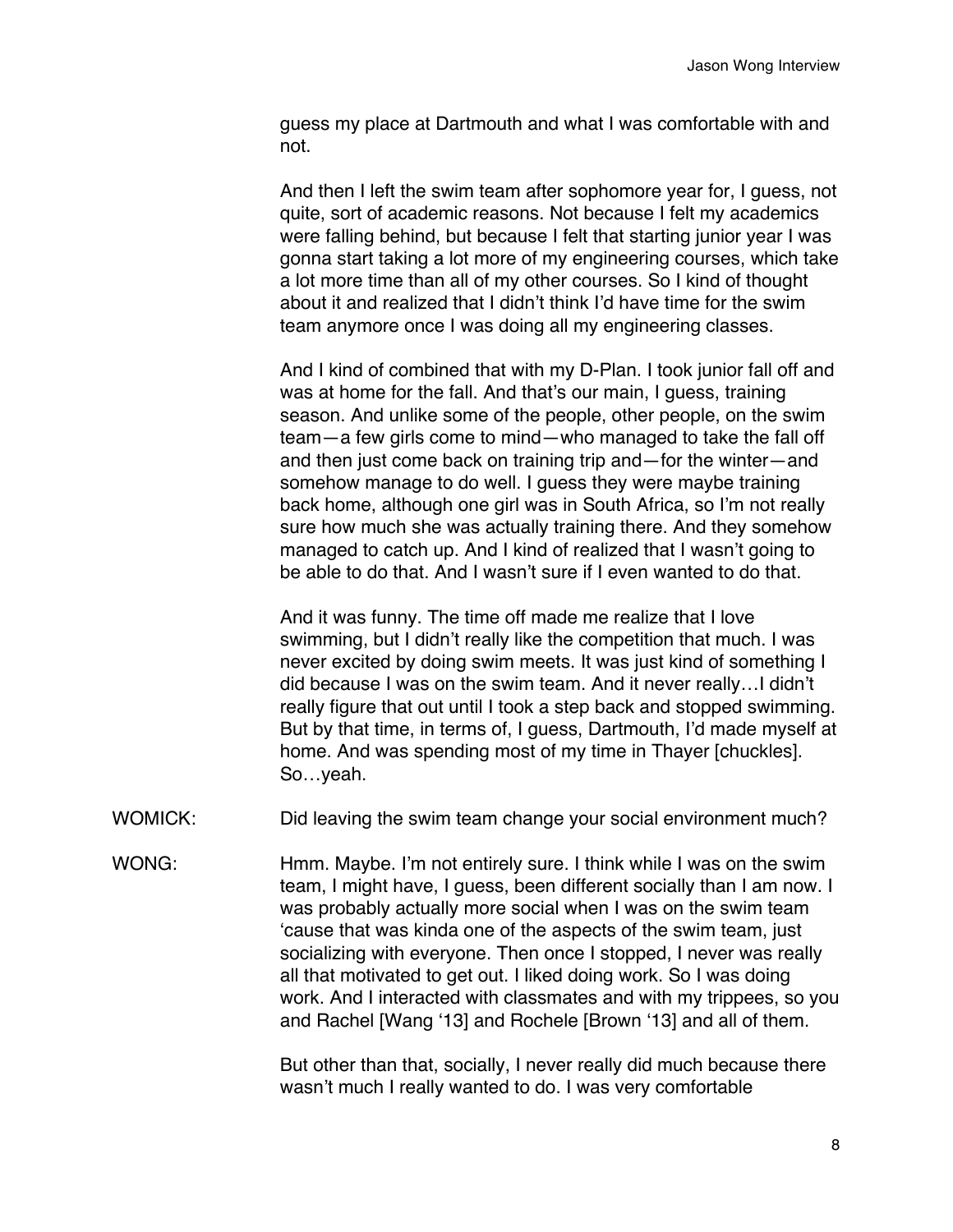[chuckles] just staying in my room and reading or watching TV or, well, I would say, doing work. Except when I'm in my room, I never seem to be all that productive. I tend to have to work outside of my room to get anything done. So being on the swim team kind of forced me to socialize to a certain extent. And then after that, it just kind of fell off. So….

WOMICK: Would you like to talk more about your DOC trip?

WONG: [Chuckles] I'm not really sure what to say about it. It was a great experience. And it certainly got me excited about Dartmouth. I met you there, all the other trippees there. Unfortunately, we didn't get to interact as much with one of our trippees as the rest because the first day she got stung by—it was either hornets or wasps or bees or something. Had an allergic reaction and had to be rushed to the hospital.

> And thinking about that, it's an interesting experience [chuckles] just because me and Rochele didn't actually get stung. I'm not entirely sure why that is. We might have been the ones who [chuckles] upset the hive to begin with. I think we were, I guess, leading the group at the time, just kind of rushed through and maybe upset the hive, and [chuckles] it stung everyone behind us. So I felt kind of guilty about that, but I guess it happens.

I had a lot of fun on the DOC trips. There's a lot of bonding with the trippees obviously. And then once we got to—what was it, Moosilauke? Interacting with everyone else…. I don't know. It's one of the things Dartmouth does that it just seems like a stroke of genius. If you want to look at it from a cynical point of view, it's kind of like Dartmouth's kind of, I guess at the beginning of your career, is kind of massive brainwashing people to [make them] like Dartmouth. And then—although that tends to fade a little after you've been at Dartmouth for a while, you start noticing that Dartmouth, like everything and everyone else, has its flaws. But at that beginning, at that initial like starting point, the DOC trips manage to get, at least everyone I know, very excited about being at Dartmouth.

And it's a good…. It also served as a good way for people…for the new students to just start making some friends before classes start and kind of make that friend base to, you know, I guess form that, to help their transition from high school to college. Because not everyone has a sports team to fall back on or, although there's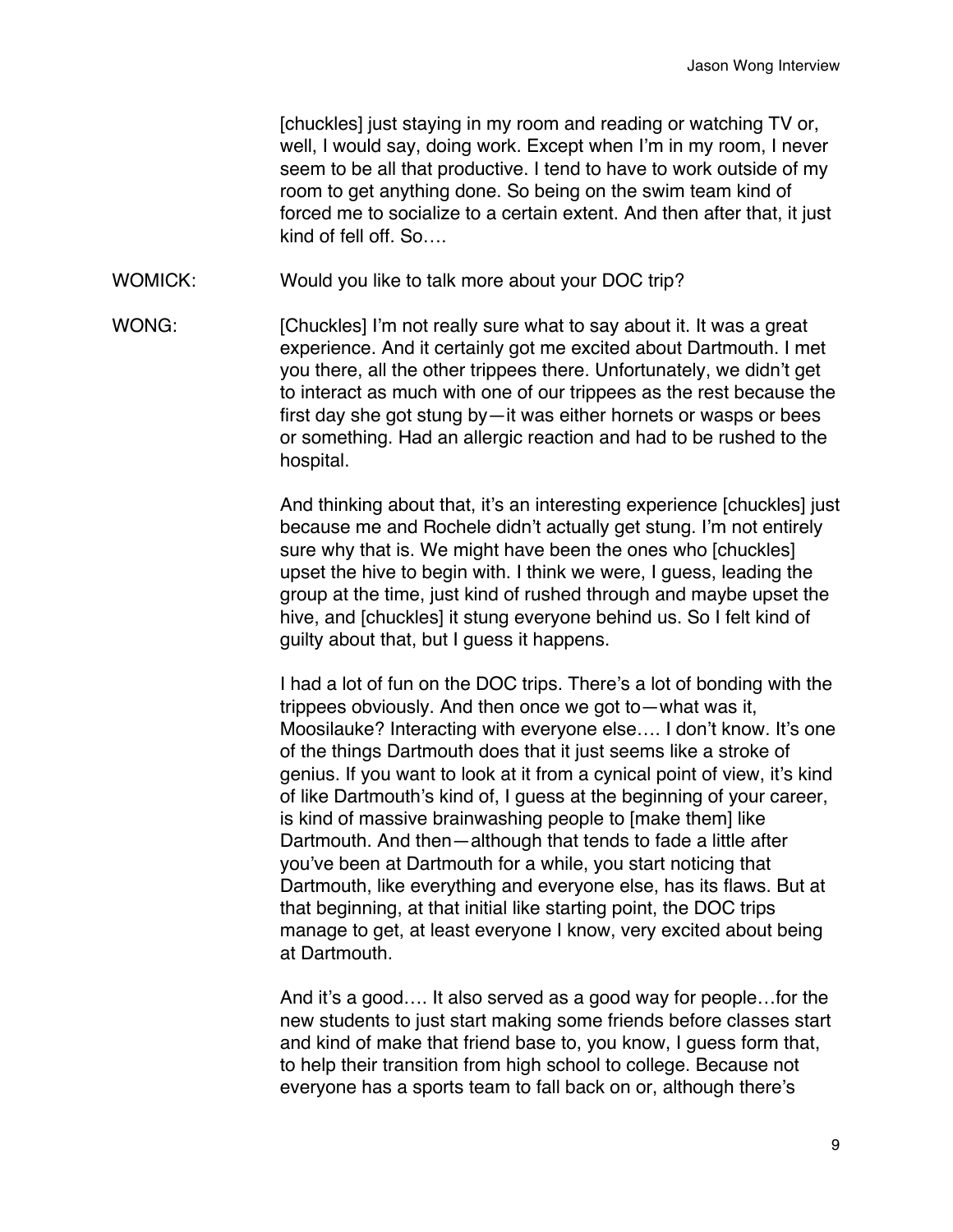other options like clubs and things like that. So I think as long as you're motivated to do something, there's always something to do.

Though, kind of going back to the location thing, I kind of, looking at it now, as much as I love being at Dartmouth; if I was gonna do grad school for any length of time, like if I was going to do med school. I don't think I'd want to be here. I kind of figured out that I'm a city person. And that might, partially, just be because there's more things to do in a city. Like here, whether it's good or bad, a lot of the things to do revolve around the Greek life.

I was always, I guess, biased against Greek life, coming from New Orleans. Because the South is home to like all the horror stories you hear about things that happen in fraternities and sororities. And I know of at least two or three fraternities in New Orleans that got completely shut down because of their practices. So I was never all that interested in joining a fraternity.

And my parents were…. That was one of the few things [chuckles] my parents were pretty much completely against. They wouldn't stop me from…. They obviously wouldn't and couldn't stop me from joining a fraternity if I wanted to. But they let me know that they would not help me in any way with a fraternity. They wouldn't help me with any of the fees or any of that kind of stuff. So I'd be on my own. So that was another factor.

Because I think I was tempted at a certain point just because when you're on the swim team, I'm not sure how much now, but most of the swimmers tend to pledge Psi U. Although with my class that kind of… I mean still a good number of them went to Psi U, but a lot of them branched out to like SAE and Bones Gate. Actually, I'm not sure my year was Bones Gate; I think that was a year ahead of me. But SAE and either Sig Nu or Sig Ep. I always get those two confused. Since I don't really do the Greek scene [chuckles], I'm not very knowledgeable about any of the fraternities. [Laughs] Most of my Greek life experience was my first years at Dartmouth because of kind of various swimming events that would take place at fraternities or sororities.

So Greek life was never really an option for me. And not really being motivated to do things socially, I just kind of dropped off the social scene because I realized that there are things to do outside of the Greek life. But I was never all that motivated to look for it. And I'm not really sure if that's necessarily on me. I mean I know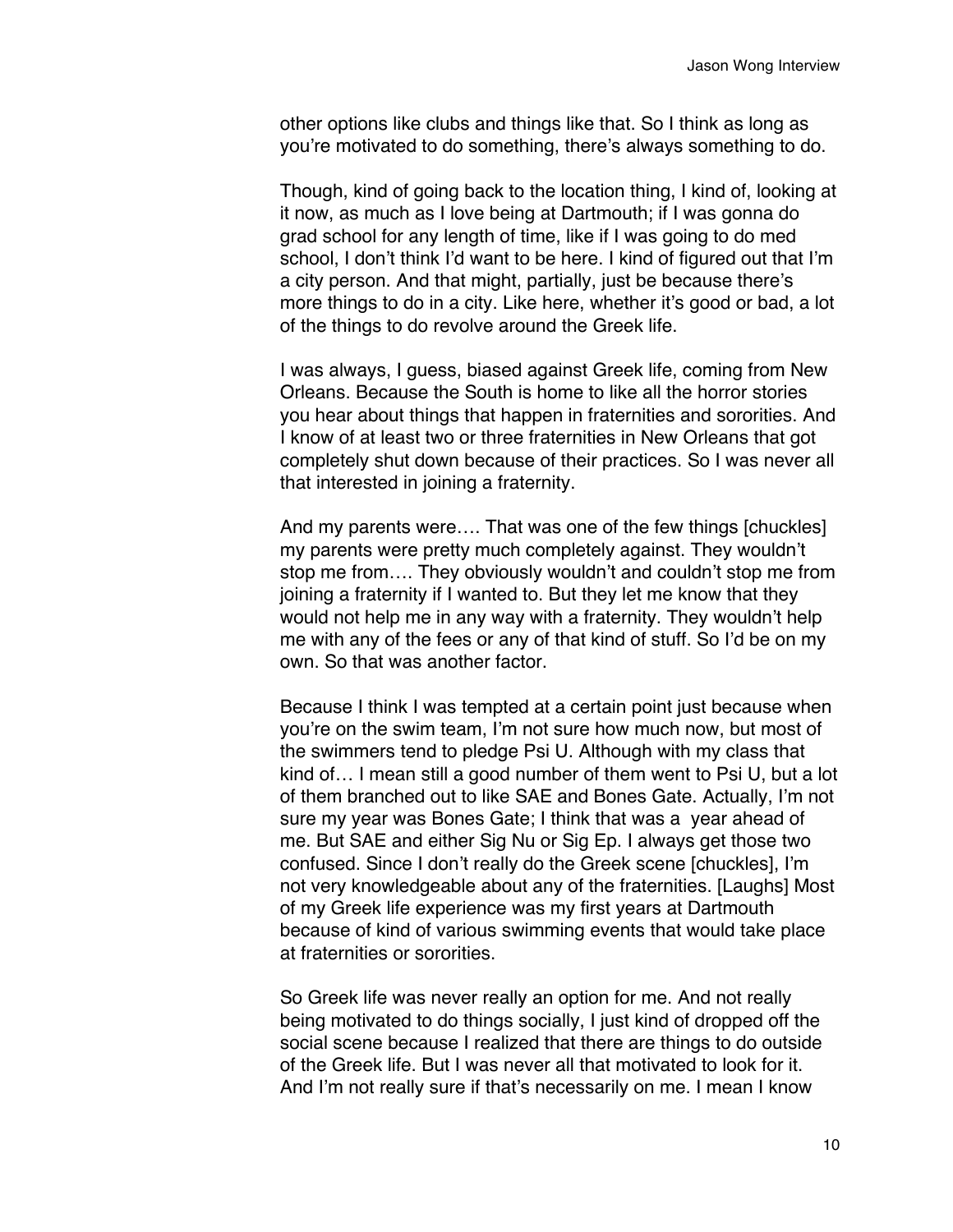it's on me to a certain extent. Maybe it's on Dartmouth. Maybe they could make non-Greek life a little more available…or maybe not available. But advertise it more. Because it's something you don't really hear about all that much, or at least I don't. I'm not too aware of it.

Of course, one thing being at Dartmouth has taught me is I tend to be a little bit oblivious to certain things. [Laughs] Dartmouth and one work experience. When I took that fall off, I was working as a waiter at - oh, what was it? A hotel restaurant. And at one point I was serving a table, and all the guys at the table were apparently hitting on me, and I didn't realize it. It took [chuckles] one of the other waiters to kind of point that out, because I kind of made a comment. I was, "They keep on talking about my belt, and I don't know why. It's like—it cost five dollars." [Laughs] Just because it's like part of the uniform. They're like, "Yeah, they're not all that interested in your belt." [Laughter] So after that I kind of figured out that I tend to be a little oblivious to certain things. That one went straight over my head.

So, yeah…. And I think in terms of social motivation, part of that's kind of maybe the result of how I was raised. I've always been raised and kind of been encouraged to be very independent. Somehow that didn't really seem to…. My brother didn't really seem to get that message. I don't really know how that happened. [Chuckles] He's kind of the black sheep in the family. He's like the definition of social butterfly. Though after college, once he started doing med school and kind of toward the later years of college, he became, I guess, more independent…I guess. But he is still very social. I feel like he needs kind of a social life, I think, to function. And when I say he became independent, it's not that he went away from the social life, it's that he started, I guess, organizing it more. He became kind of the central figure behind it. So in med school he was kind of a central figure around organizing a lot of these big social events like dances and barbecues and things like that.

And he had one thing in common with me in terms of schools in that, like, I went to a new high school. He went to a new med school. And that, I think, might have affected him more than going to a new high school affected me. Because from all the stories he's told us about that med school, it's kind of terrible. [Laughs] He was like, "I'm not sure how anybody from our first two years passed the boards." If people did, it was more because of them as students than the med school's teachers; because I think at some point one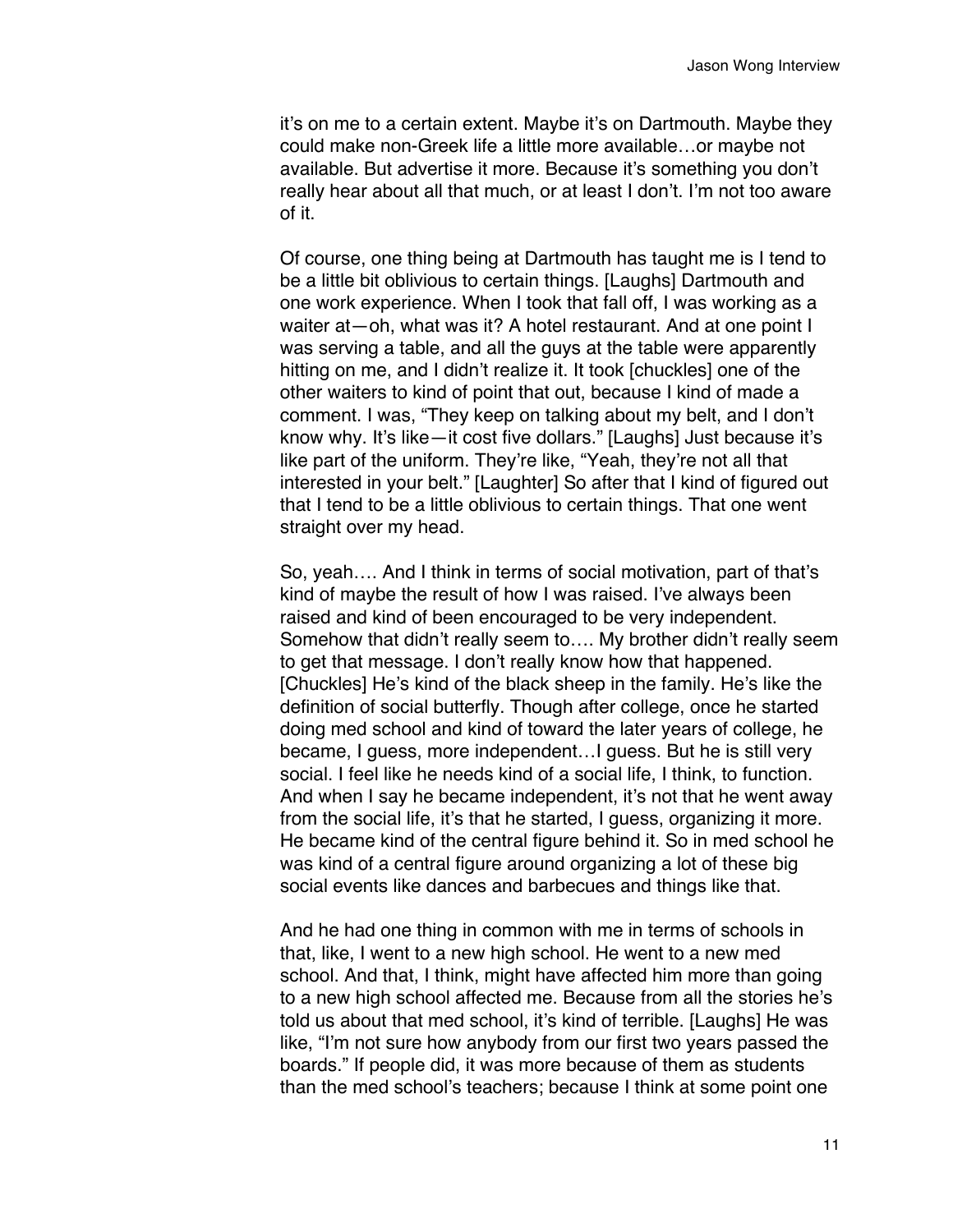or two of the teachers were arrested and put in jail. Or fled the country or something because of illegal practices or something. I don't even know. It is just…very interesting.

Although some of that is probably somewhat exaggerated by my brother. He's always been a great storyteller, which you would think would make him great at interviews, and to some extent does, but he also has a tendency to put a foot in his mouth. Which worked, at least for my parents, when he was applying to colleges. He really wanted to be a Navy SEAL. He wouldn't have cut it as a Navy SEAL. It's just not in his personality. Physically, maybe. Mentally, I don't think I could ever see my brother killing someone. I mean, I guess they could train you to do it. But I just never saw my brother doing it. But that Navy thing didn't work out.

The Air Force, on the other hand, he almost made it to the Air Force but on the final interviews he told the interviewers: "Oh, I never really wanted to be in the Air Force. I wanted to be a Navy SEAL." That didn't go over quite so well. So my parents were quite happy about that.

Though it's kind of funny. When my parents and I were actually talking about it, my parents were kind of like, "You know, unlike your brother, we could see you being a Navy SEAL." [Laughs] It's like, "What?! I'm friendly." It's like, "Yeah, but you hold grudges." It's like, "Thanks. Great positive image there." To a certain extent I guess I have to admit it. My brother's way too friendly to do it, whereas I guess I could maybe see myself doing it if forced or whatever. Don't really see any reason why I'd kill someone. But I think they were just trying to say I'm more likely than my brother. Not that it would ever happen.

Another thing my parents like saying was if they could blend me and my brother together, they'd have the perfect child. I'm not really sure if that was a good thing or a bad thing. [Laughter] I guess…. They're just kind of recognizing they couldn't. There are parts of our character; I was always the more motivated one, but not very good at social stuff, whereas my brother was kind of the other way around.

WOMICK: Mm-hmm. So if not the Navy SEALS, what do you see your future after Dartmouth looking like? And do you think you'll continue being engaged with the college?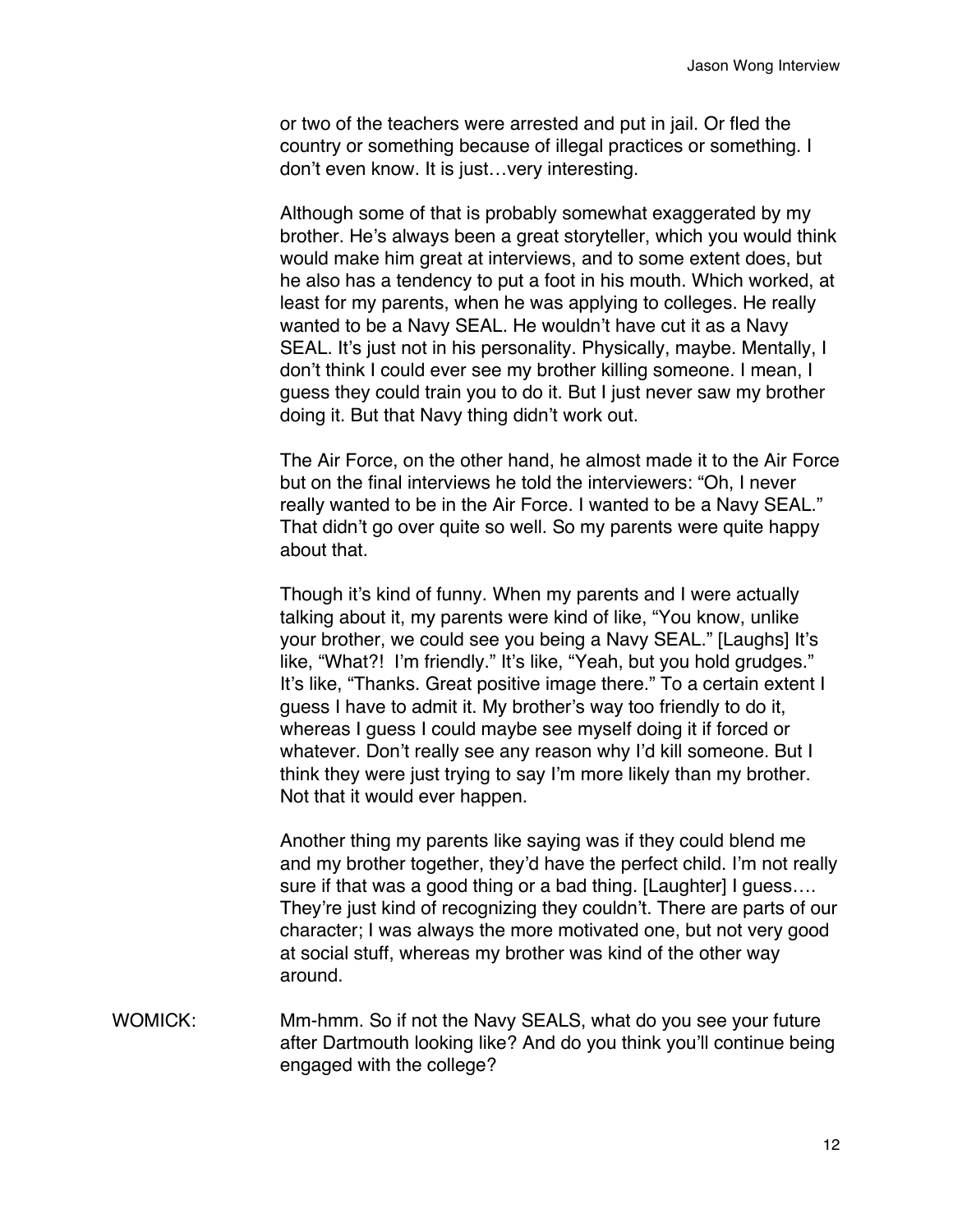WONG: In terms of things I'm gonna do after college, at this point I'm not really sure. I mean, I'm going to be here for a fifth year to finish off my BE. After that, I think it's more than likely that I'll probably take a year or two to work for whatever, hopefully, whatever field I'm interested in. And then I'm pretty sure I'm gonna go to grad school.

> At this point… I mean, going to grad school is kind of never really, I guess, an option for me in terms of sheer competitiveness. My dad has a doctorate—two actually, if you count a law degree, which is technically a doctorate, I guess. My mom has a doctorate and my brother has a doctorate. So I kind of feel like I have to get a doctorate; probably not the best reason to get a doctorate. But [chuckles] I've always pretty much been sure I was going to grad school. After kind of figuring out my interests more, I think I now have another motivation for grad school because I'm not entirely su-—haven't quite entirely figured out what specifically I want to do. I know that I'm very interested in kind of the biotechnology and biomedical field or maybe leaning more to the biotech side in terms of how that applies to therapeutics.

Last term I took a protein engineering course, and that was probably the most interesting course I've taken at Dartmouth. And that kind of helped me figure out—that and taking biomaterials this term—kind of helped me realize that I'm probably not gonna be doing anything in terms of the implant side of things. Or I might do stuff with implants, but won't be on, I guess, what I'd originally imagined. Because kind of looking at what we're doing now is—I never really…I don't find that, I guess, gross material properties all that interesting. I'm more interested in, I guess, the biological side of things in terms of how do you make an implant bioactive? Like what properties does it need to have? And that tends to be less gross material properties and more micro-properties, if that's a word. And kind of chemical factors and things like that.

So I would love to do… I'd love to be more into that, although I'm not sure whether that'd be research or not. I haven't really figured out whether research is something I want to do and that's something I'm kind of—trying to figure out whether I want to do research by either starting…. I need to actually be getting around to emailing professors to see if I can do research with them over the summer. Or if that doesn't work out, then starting in the fall with my BE or just do some work in their lab and kind of figure out whether that's something I want to do.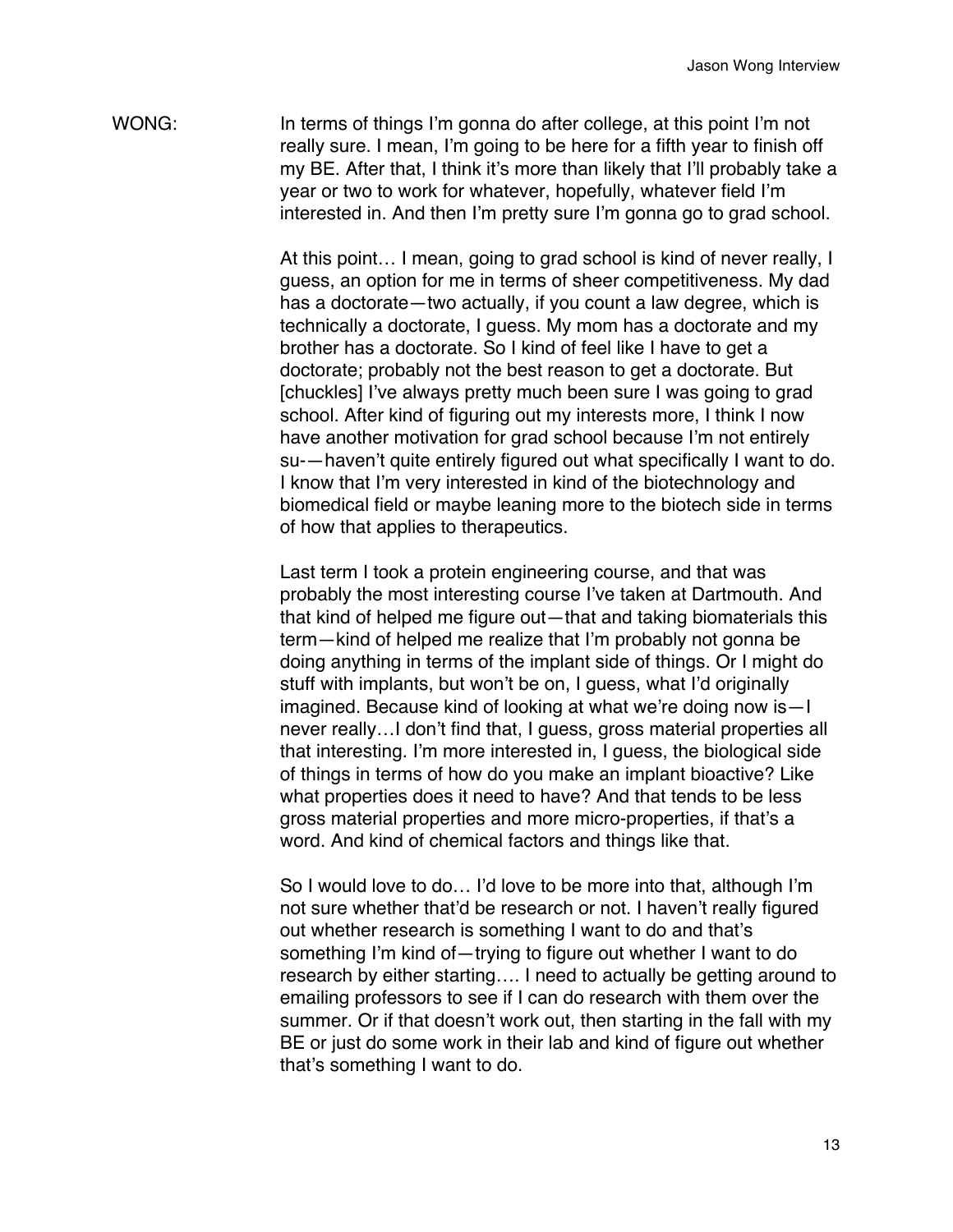When I was applying for internships over the summer, I ran across a predoc program that Adimab offered and kind of seemed like the perfect fit me after my BE. So that's something I would probably apply for after my BE.

And then in terms of my interactions with Dartmouth outside of that, I'm not really sure honestly. I would probably donate some money. When that would start happening, though, I'm not sure because I probably wouldn't do it immediately after college because I'd probably want to save up money first. So if I did, it'd probably be pretty minute.

In terms of things immediately after college, I don't really see myself doing anything for Dartmouth right after college, other than…. Well, I might use the network to kind of help me with jobs and things like that, to whatever extent I need. Maybe once I'm more established, in a job or whatever, I could see myself doing more things for the college, like helping with college interviews and things like that. But I'm not really sure what I'm doing fifteen years from now, so I have no idea what's going to happen with that.

But kind of one of the silly—not necessarily silly—but dreams I've had is kind of like if I ever become, you know, like ridiculously, filthy rich, that like when I die or whatever, I'd be able to donate enough money to Dartmouth so that they could kind of institute a program like Harvard has where if your parents make below a certain amount of money, you can just go for free. And I'd really like Dartmouth to be able to do that. Because while Dartmouth, yes, they still do have a pretty nice chunk of money, it's still not anywhere near the amount of money Harvard has. I would, I guess, basically just like to be able to open up Dartmouth to allow…give Dartmouth enough money so that they can, so it can be opened up to a lot more people, and they wouldn't be hindered by money like a lot of people I know were in terms of applying for a college. So I guess Dartmouth's rubbed off on me in the sense that I love Dartmouth enough that I want it to be available for everyone.

Though I think I'd still like…. I think I'd also like it if instead of necessarily being in Hanover, being—well, I'm not sure actually. I was gonna say, I'd want Dartmouth to be in a city. But thinking about it, Hanover provides a very safe place for a college. Unlike a lot of colleges you go to, you don't have to really worry about anything happening to you at night, wandering around outside. Maybe in like… I know we've instituted things like SafeRide,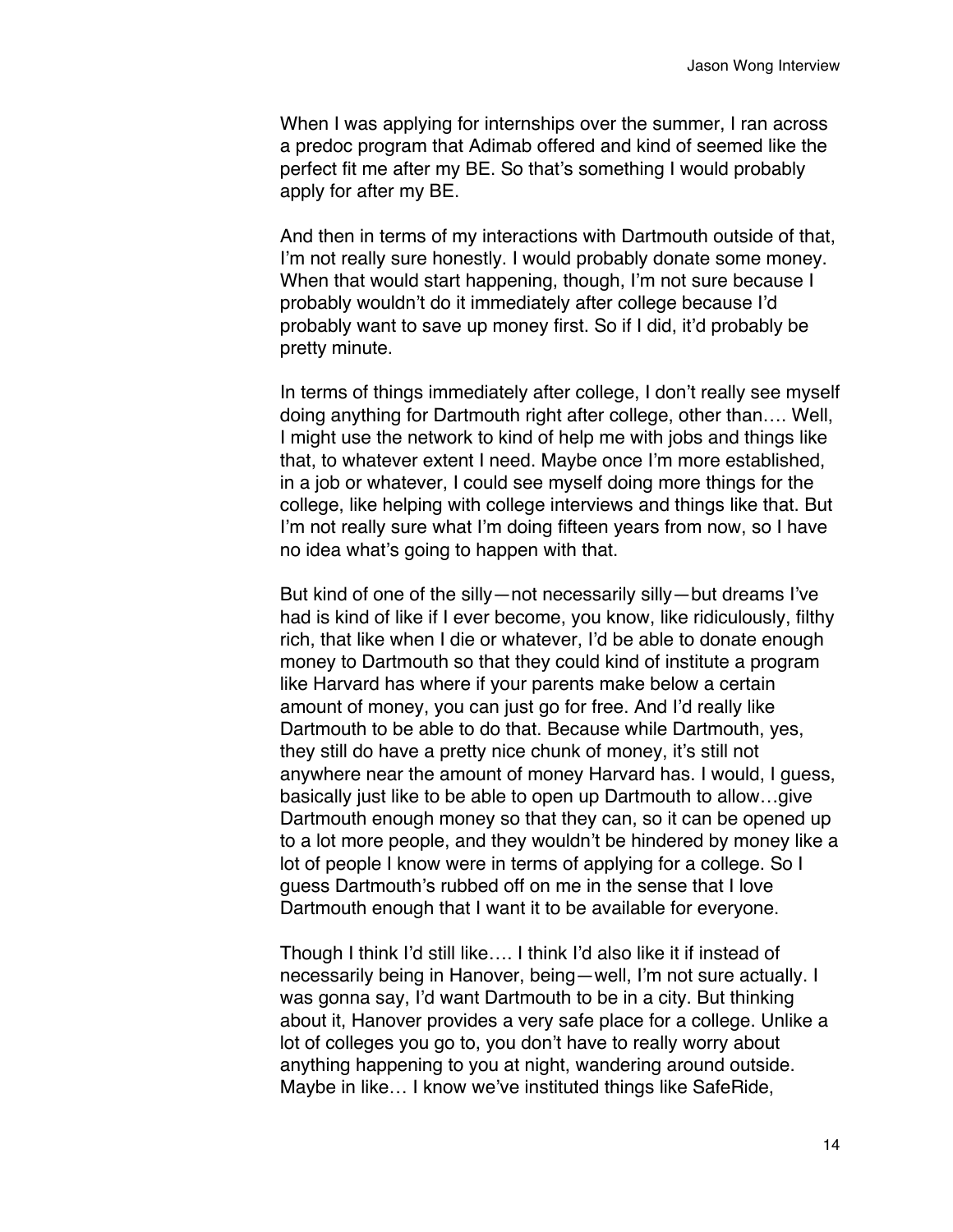although I think that ends up being more of a chauffeur service for people who are just too lazy to walk somewhere. Because honestly, nothing really happens… As far as I know, not much happens to people outside late at night. Now if you're in a fraternity late at night, something may happen like—I realize that. And I'm not sure how much we're ever going to be able to do about that. But for the most part, Hanover's a very, very safe environment. And that has major advantages.

The only up of being in a city, I think, it would just make things a lot easier in terms of for people who aren't all that into the Greek life, in terms of providing them with a lot more things to do. Because here, like, if you want to do something outside the Greek life, there's stuff available on Dartmouth's campus. Maybe not a wide variety maybe not necessarily a wide variety. There's stuff available outside of campus, although you generally need a car for that.

So, you know, if you're in a city like Boston, that has a lot of public transportation. Like I was in Boston over the summer to take organic chemistry at Harvard. And—while yes, I spent most of my time doing organic chemistry because they were combining both terms of organic chemistry into one summer—I was also able to just go out in the city and enjoy myself to a certain extent. I really enjoyed that. And it kind of made me realize that Dartmouth's kind of missing that aspect, at least for me. Though again, part of that may just be my motivation to actually socialize.

WOMICK: I want to be mindful of your time, I know you have class soon, so I'm only going to ask you a couple more questions.

WONG: Alright.

- WOMICK: I guess, just first off, over your four years here, how would you say that Dartmouth has changed?
- WONG: Hmm. How has Dartmouth changed? I mean the really only big [chuckles] thing I can see is—because I tend to be a little oblivious is, well, obviously the president changed. I just find that endlessly amusing that we got a new president before our class graduated. Though I'm happy that former President Kim went on to bigger and better things. And I feel like that will help Dartmouth somehow.

Then there's the meal plan, which—I hate the new meal plan. But unfortunately I don't think that's going to change. And I think—I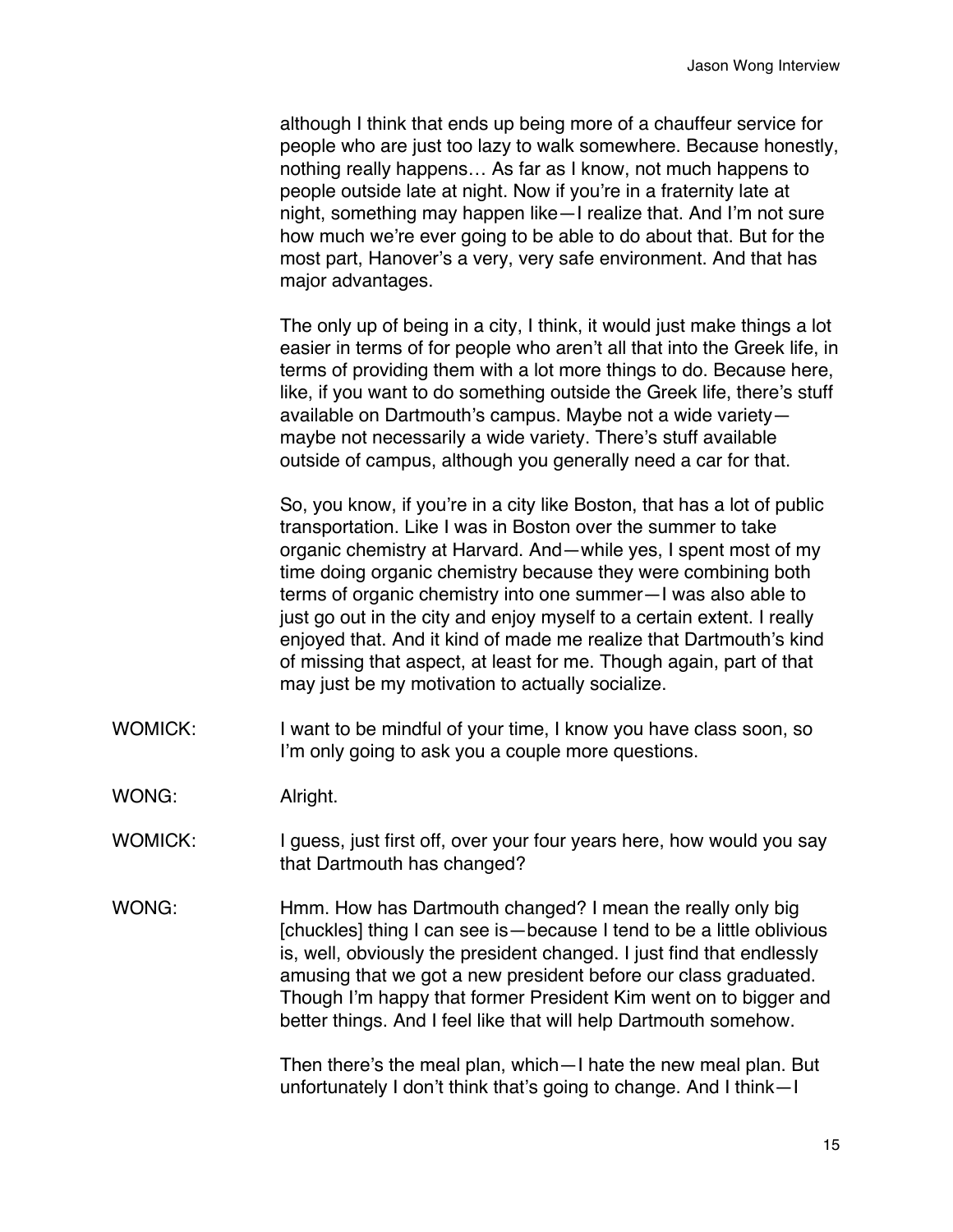mean the meal plan's one thing that kind of made me aware of Dartmouth's flaws, I guess. Because they told us that they had "student input." And it's like from everything I heard about that, you know, five, ten students asked: What do you think about this new meal plan? All of them said no. They went ahead and did it anyway. [Laughter]

## WOMICK: Student input.

WONG: They had student input. They just ignored it. Which, I mean, I guess I can understand to a certain extent in that the college can't really be completely run as a democracy or else nothing would ever get done, I don't think, because there'd just be way too many opinions. So there'd be bickering back and forth about this and that. So, yes, to a certain extent you do kind of have to ignore people and just go ahead. But I don't think I've heard anyone say one good thing about the new meal plan.

> The new dining halls—Like renovating the dining halls, that was good. Like for the most part, I think the dining halls and the food has gotten better. I just really don't like the new meal plan. And it just feels like Dartmouth's trying to find other ways to squeeze money out of us. Oh, and yes, maybe they need that money so they can do all those renovations.

> But it still seems kind of…. I mean, why would you force the freshmen to be on the 20 meals a week plan or whatever? And that basically just forces them to go to FoCo for three meals a day. And they end up wasting a lot of money because I don't think a lot of college kids really eat breakfast. So instead [of] three meals a day, maybe usually two.

> The only time I remember really eating three meals a day was when I was on the swim team and I was up that early in the morning. Oh, God! Ugh. [Chuckles] Just remembering morning swim practices, and just kind of remembering hearing other athletes complain like, "Ohh, we had practice at ten in the morning. It was so terrible." Like, you're complaining [chuckles] about ten in the morning. It's like, [chuckles] how'd you like to get up at five-thirty in the morning to go to practice?

But other than that, nothing. Maybe the Greek scene has changed a little bit. I feel like it pro'bly has. I'm just pro'bly not all that aware of it since I don't really play much of a role in that. But from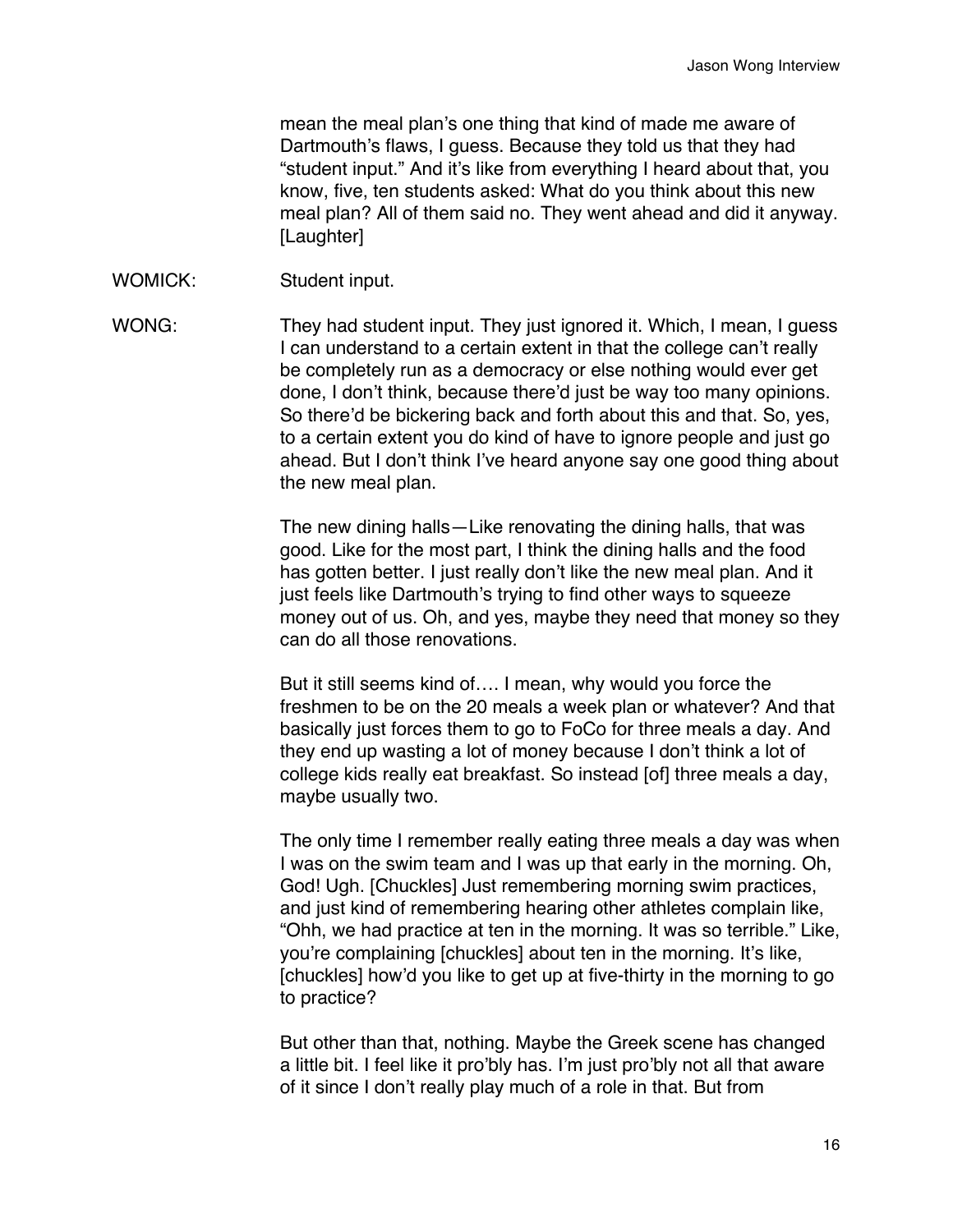everything I guess I've heard and I guess the Dartmouth news and from other people, it sounds like the Greek scene has been slowly changing, and, from the sounds of it, for the better after kind of all of the negative things that have happened, like that whole thing like SAE.

Though, I'm not sure how true any of the stuff with SAE was. I didn't really find what's-his-face—I can't even remember his name anymore—to be all that credible. I think he just wanted attention, honestly. And I think that was the prevailing opinion on campus; because while unfortunately, yes, Dartmouth does have hazing practices, I don't think any of them are as bad as what what's-hisface was saying. Because I honestly feel like Dartmouth students are, I guess, aware enough that—at least I'm hoping [chuckles] they are—that if those kinds of things were going on, that (a) someone would report it, or (b) they just would refuse to do it. You know, if anyone tried to force me to do any of the things that are mentioned in that article, I'd just be like, Oh, hell no! And I feel like Dartmouth students are, for the most part, smart enough to realize that for no reason should they have to put up with any of that.

But not really knowing…. But I also now realize the pack mentality, or whatever you want to call it, that can sometimes let those things happen. And I know they do happen, considering what I grew up with down in the South. Which is maybe why I never really considered hazing at Dartmouth all that much of an issue because like I see what happens in the South and I see what happens here. It's like the worst I've heard happen here is drinking a little more than you should. Whereas like in the South, back home, there's two different frats that poured either (a) boiling crab oil or (b) boiling water on their pledges' backs and sent them to the hospital. So I'm not sure anything at Dartmouth would ever compare to that.

- WOMICK: Yeah.
- WONG: That's about all I can think of in terms of things that might have changed at Dartmouth.
- WOMICK: What about you? How have your four years here changed you?
- WONG: They've made me a lot more aware of my flaws. I kind of... I think most people probably had the same experience in that you come to Dartmouth, and if you're coming to Dartmouth, you are pretty much the top of your class. And were, at least at that point in your life,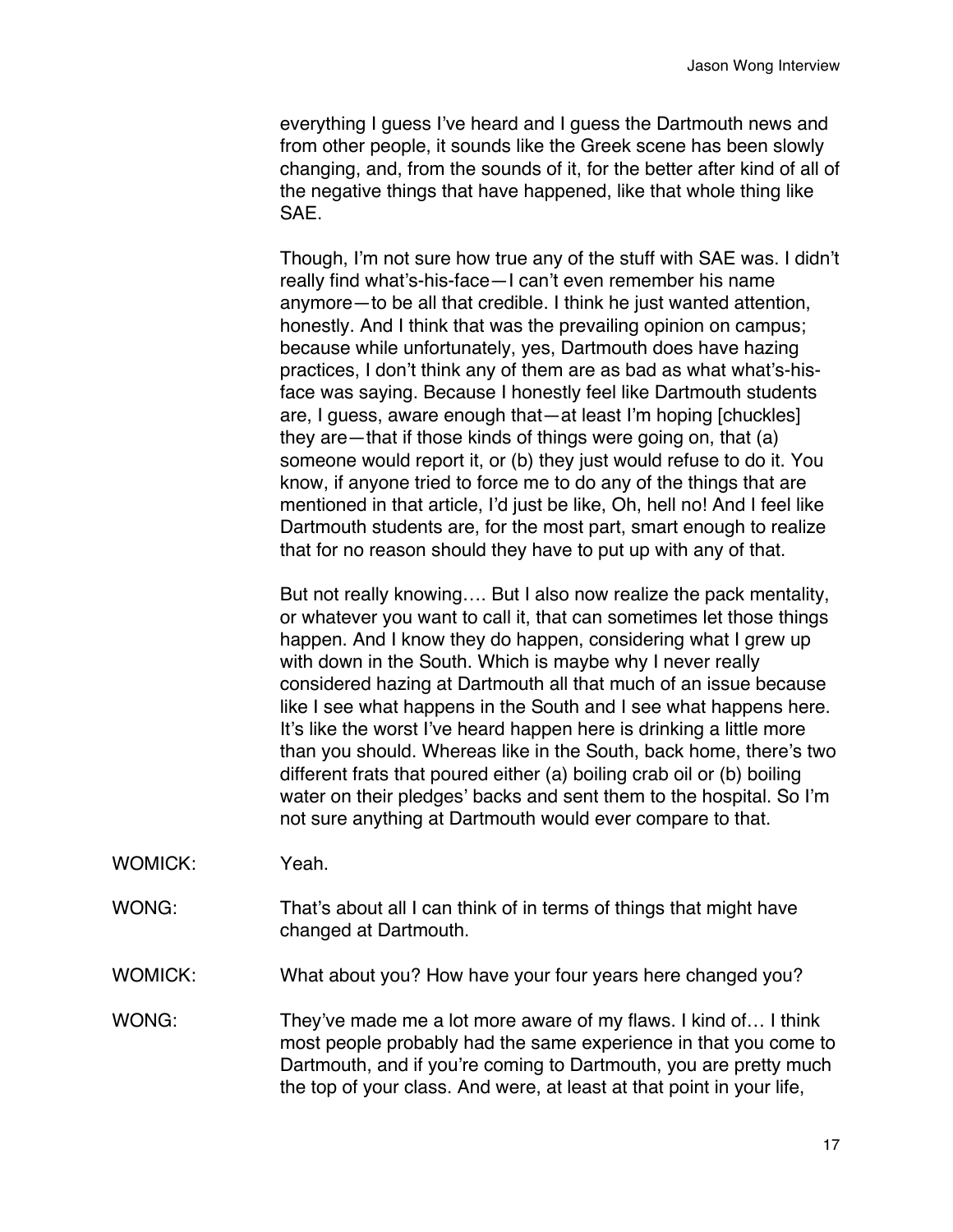conceivably good at everything you do, for the most part. I mean, not everyone can be an athlete, so there's those obvious things. But for the most part, coming here, most people are like, oh, I'm good at everything. And when you get to Dartmouth, where everyone's coming from that same background, and you realize, Okay, maybe that's not quite so true.

So it made me a lot more aware of the fact that—I think the biggest thing that changed was, honestly, the organizational aspect. It made me realize that while, yes, I can be very organized and motivated, I thrive in highly structured environments as opposed to environments where I have to set my own structure. And it's kind of forced me to try and change that and improve that about myself. And honestly I think there's been some improvement in that field. But I think I still have a long ways to go because I still tend to, you know, coop myself up in my room and read for hours at a time when I should probably be doing work.

And then there's what I mentioned with the swim team. Made me more aware—kind of made me aware of the fact that while I'm very competitive, I don't necessarily like competition. And then academically it's kind of helped me refine my interest, I guess. So I think overall Dartmouth's had a fairly positive effect on me. And I think a lot of that kind of came about through just helping me realize truths about myself that I didn't before. And I'm not sure if that's a Dartmouth thing or whether that's a just being away from home thing.

- WOMICK: That's great. Is there anything that we haven't talked about or that I haven't asked you that you'd like to cover?
- WONG: I don't know. I find the questions on this list about insiders kind of interesting because I had no idea what I'd say about them honestly.
- WOMICK: Mm-hmm.
- WONG: I can say that I've never really necessarily felt all that much like an insider. Although at the same time, I've never really felt excluded, either. And I'm also pretty sure I probably wouldn't be able to recognize an insider. As I said, Dartmouth's and other life experiences made me realize that I'm probably pretty oblivious. I kind of get into my own mode and just ignore everything around me. [Laughs] Which is good and bad. I don't know. I think that covers most of it.